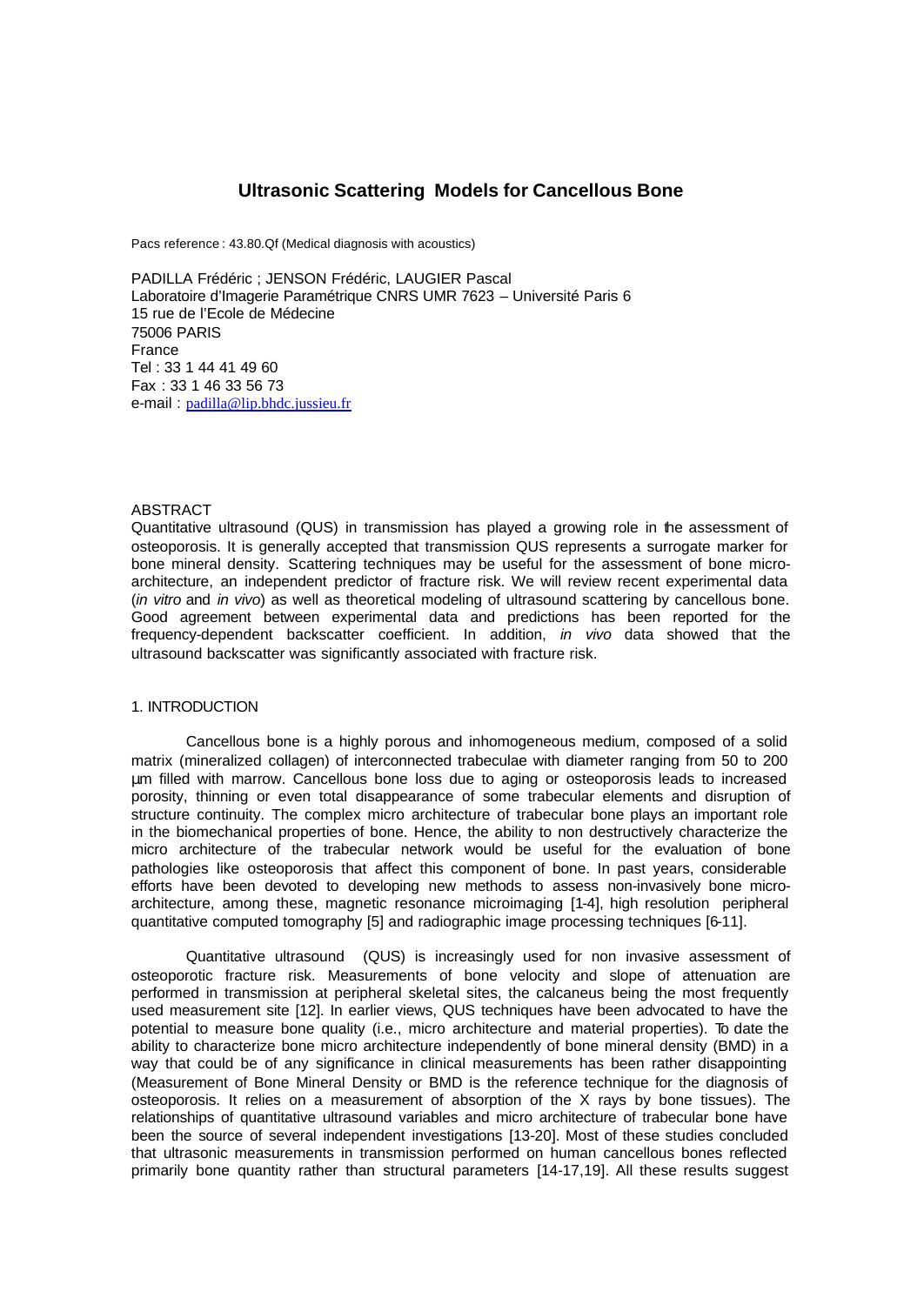that there is only very limited room for structural factors to play a role in current QUS measurements performed in transmission (i.e., BUA and SOS) [19].

Transmission measurements only partially exploit the information related to the interaction between the elastic wave and bone micro architecture. Ultrasonic backscatter measurements at the calcaneus have recently been introduced for their potential to directly assess the micro structure of trabecular bone, e.g. trabecular thickness and trabecular number density [21,22]. Based on the experience with measurements in soft tissue, ultrasonic tissue characterization using the analysis of backscattered signals has shown the potential to provide the information needed for the characterization of tissue microstructure [23,24]. Ultrasonic waves are affected by obstacles or inhomogeneities, such as discontinuity in density and/or elasticity. Small obstacles give rise to a scattered wave radiated in all directions. Cancellous bone can be considered as a highly inhomogeneous scattering medium. The quantity used for measuring scattering from biological tissue is the backscatter coefficient. Because the backscatter coefficient is related to medium characteristics such as the average density number (i.e., number of scatterers per unit volume), size, separation, orientation, and scattering strength (i.e, material properties) of scatterers, this parameter may be sensitive to micro architectural changes.

The general idea of the present paper is to review recent experimental data (*in vitro* and *in vivo*) as well as theoretical modeling of ultrasound scattering by cancellous bone. We will show that initial *in vivo* measurements have demonstrated the potential of backscatter measured at the calcaneus to assess bone status and to discriminate normal from osteoporotic patients. We will also see that new approaches to model ultrasonic scattering from cancellous bone have opened perspectives for the application of such approaches to non-invasive assessment of bone micro architecture.

## 2. EXPERIMENTAL RESULTS

### 2.1 *In vitro* measurements

Since a few years, the scattering properties of trabecular bone have been revealed by different groups with measurements of ultrasonic backscatter coefficient [20,21,25-27].

In a recent study [28], we have measured in vitro the backscatter coefficient on calcanei samples. Bone specimens were obtained from human calcanei by slicing off the cortical lateral faces to leave a 1 cm thick slice of pure trabecular bone. They were defatted and saturated with water. The ultrasound beam propagated perpendicular to the faces in the medio-lateral direction (perpendicular to the main orientation direction of the trabeculae), as with the clinical devices for transmission measurements. The experimental procedure is summarized by Fig. 1.



z (direction of propagation of the ultrasound)

Figure 1 : Experimental procedure.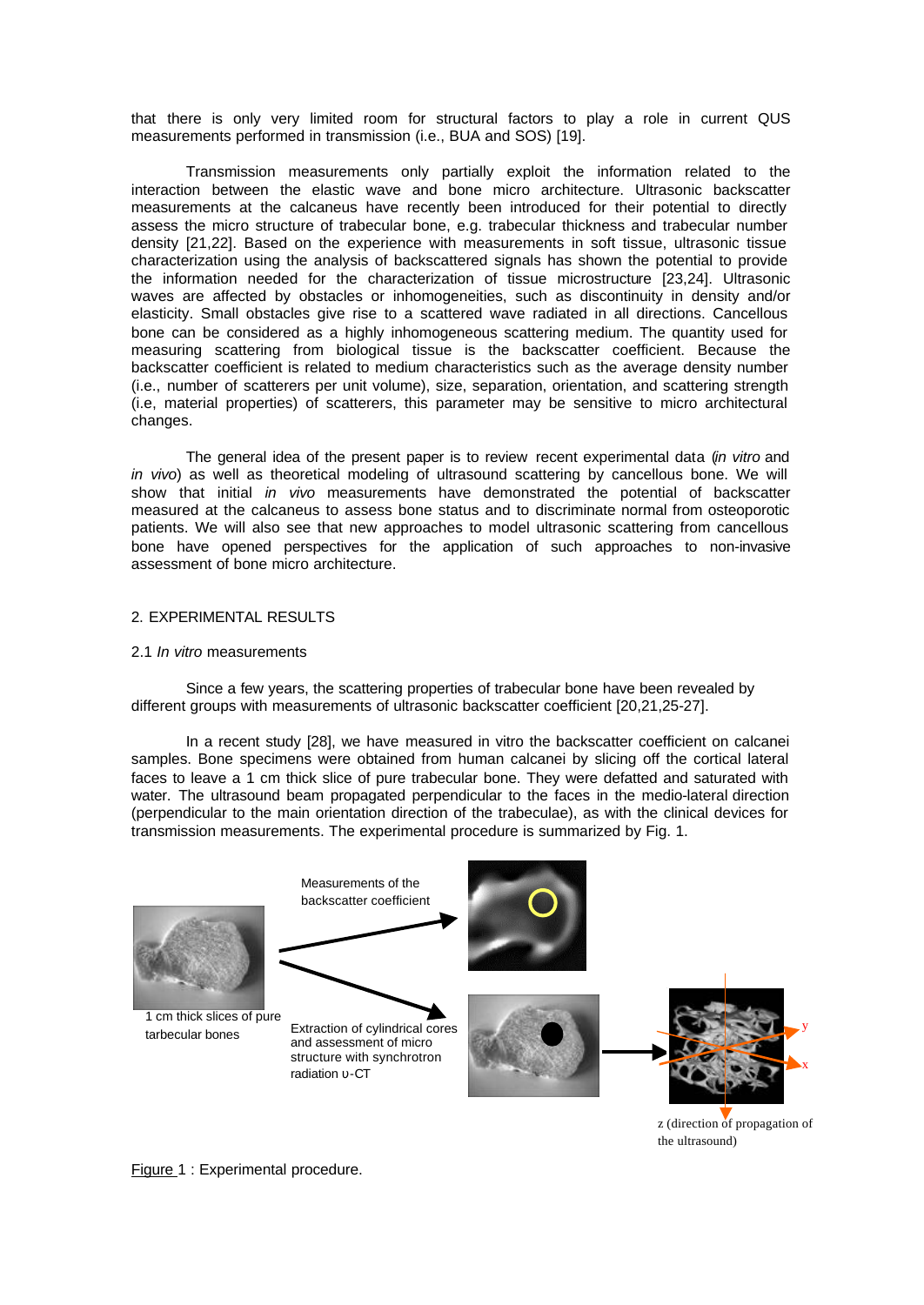Measurements of both the ultrasonic attenuation and backscatter coefficients were performed with two focused transducers of 1 MHz central frequency, in a frequency range of 0.4–1.2 MHz. Classical substitution methods were used to obtain the two coefficients. Corrections were made to compensate for the transducer characteristics. Two-dimensional scans were performed on the bone specimens, with steps of 1 mm. Finally, 19 regions of interest (ROIs) of  $7^{\ast}7$  mm<sup>2</sup> were selected, containing 49 measurement points. For each ROI, averaged attenuation and backscatter coefficients were calculated by spatially averaging the values obtained at each point of the scan. The experimental procedure has been described in a previous paper [29].

It was found that the frequency dependence of the backscatter coefficient was on average over the 19 specimen :  $f^{3.4}$ . This takes place between the Rayleigh scattering regime by a cylinder  $(f^3)$  and by a sphere  $(f^4)$ . This results suggests that scattering could be due to the trabeculae, and we will discuss this point in the theoretical section.

In a second step, cylindrical cores were extracted from the specimen, corresponding to the location of the selected ROIs. Then the 3D micro architecture of the cores was analyzed with synchrotron radiation μ−CT at ESRF in Grenoble, France. It resulted in 3D numerical images of the trabeculae micro architecture [28] with a spatial resolution of 10 μm (Fig. 1). From these models, several micro structural parameters have been computed, like the mean trabecular thickness (Tb.Th=78 $\pm$ 17 µm), the mean trabecular spacing (Tb.Sp=0.76 $\pm$ 0.2 mm) or the mean porosity  $(\beta=0.92\pm0.03)$ .

Based on these experimental results, the correlation between the QUS parameters and the micro structural parameters have been studied [20]. The association of the ultrasonic variables with density and micro architecture was assessed using simple and multivariate linear regression techniques. For all ultrasonic variables, a strong association was found with density  $(BMD)$  ( $r = 0.84-0.90$ ). We also found that, with the exception of connectivity, all micro structural parameters correlated significantly with density, with r values of 0.54-0.92. For most micro structural parameters there was a highly significant correlation with ultrasonic parameters ( $r =$ 0.33-0.91). However, the additional variance explained by micro structural parameters compared with the variance explained by BMD alone was small (Delta  $r(2) = 6\%$  at best). In particular, no significant independent association was found between microstructure and backscatter coefficient after adjustment for density. This last result may be explained by the strong correlation between micro structural parameters and density.

#### 2.2 *In vivo* measurements

Initial *in vivo* measurements have demonstrated the potential of backscatter measured at the calcaneus to assess bone status and to discriminate normal from osteoporotic patients [22,30,31]. In a recent study [31], we have examined 210 postmenopausal women (including 60 with osteoporotic fractures) and 30 healthy premenopausal controls and shown that integrated backscatter coefficient (also called BUB for Broadband Ultrasound Backscatter) has adequate ability to discriminate osteoporotic patients from controls.

However, the clinical utility of BUB at the os calcis, in addition to usual ultrasound parameters (BUA and SOS), is not yet proven. This may be due to a lack of scattering models needed to address the inverse scattering problem in order to provide quantitative measurements of micro structural and material features of bone.

# 3. THEORETICAL RESULTS

The estimation of tissue micro architectural features from backscatter data belongs to the class of inverse problems and has been successfully addressed in the field of soft tissue characterization [24,32]. This approach requires the development of specific appropriate scattering models : Estimates of scatterers characteristics, such as scatterer size or scattering strength, are obtained by a least-squares fit of the scattering model to experimental data. It has been successfully applied to estimate structural characteristics of normal and pathological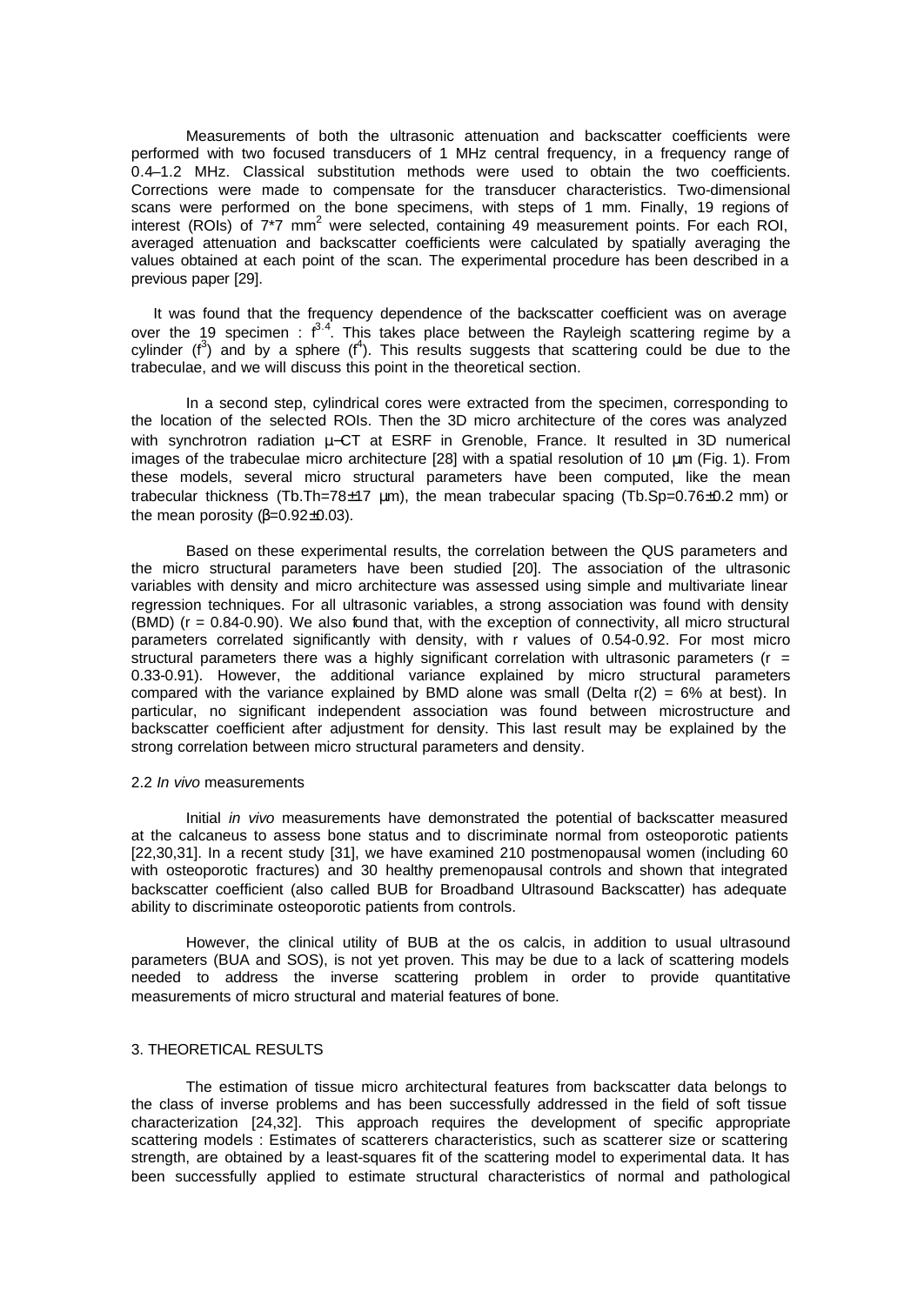human tissues such as the kidney [33,34], the liver [35,36] or the eye [36]. Recent developments of theoretical scattering models for cancellous bone have opened perspectives for the application of such approaches to non-invasive assessment of bone micro-architecture.

Two different approaches have been proposed to model ultrasonic scattering from cancellous bone, both assuming single scattering.

The first approach, proposed by Wear [27], consists in solving the differential propagation equations in the ambient fluid and in the scatterers, and then to use the appropriate boundary conditions at the interface between fluid and scatterers. Analytical solutions can be derived for canonical geometries. In Wear's model, the trabecular network is represented by an assembly of randomly distributed identical parallel cylindrical scatterers, aligned perpendicular to the direction of propagation of the incident wave. Assuming no multiple scattering, the backscatter coefficient of a collection of scatterers is obtained by the summation of the backscatter coefficient of each scatterer. The backscatter cross-section of individual scatterers was computed using the analytical model of Faran [37]. The model proposed by Wear has given predictions of the frequency dependence of the backscatter coefficient which were in good agreement with experimental observations in the low frequency range.

The second approach consists in considering the medium as a fluid random continuum. The inhomogeneities are described as source terms which perturb the homogeneous wave equation in the ambient fluid. With the help of a Green function, the scattered pressure field is calculated by integrating the contribution of each source over a volume containing the scatterers. This scattered pressure can be expressed as a function of the spatial Fourier transform of a function describing the random inhomogeneities in density and compressibility [24]. This approach usually assumes weak scattering (Born hypothesis). For statistically homogeneous systems, one may perform an average of the values of the backscatter coefficient at different positions (equivalent to an average over different realizations of the process), and then relate the backscatter coefficient to the autocorrelation function of the medium. This method is classically used to describe scattering by inhomogeneities in soft tissues [24]. In order to apply such a model to bone, Strelitzki [38] and Nicholson [39] have suggested to model trabecular bone as a two-phase mixture. In their approach, fluctuations in sound speed accounted for scattering and an exponential autocorrelation function was used to describe the statistical properties of the random medium. The authors have shown that the order of magnitude of the model predictions was similar to some experimental values published by others, but no accurate comparison with experimental data was provided in their work.

We have developed a similar approach, but instead of using an exponential autocorrelation function to describe the medium, we have used data provided by high-resolution synchrotron radiation micro-computed tomography (μ-CT). First, these data allow the reconstruction of 2D and 3D bone micro architecture with a spatial resolution of 10 μm. Second, an autocorrelation function was derived from two dimensional micro-computed tomography reconstructions of bone micro-architecture [28] and was used to compute the frequency dependence of the backscatter coefficient. This has resulted in close agreement between theoretical prediction of the frequency dependence of the backscatter coefficient and experimental data. One potential advantage of the random continuum approach over the discrete cylindrical model of Wear is a greater flexibility in representing the actual bone microarchitecture by using the data derived from the now available powerful high resolution microimaging techniques such as synchrotron radiation or Xray  $\mu$ -CT. In particular, the calculation can be achieved individually for each bone specimen, by taking into account the specific microarchitecture derived from μ -CT of each specimen under study.

Recently, we have improved this model [40]. Assuming that the Born approximation is valid, the backscatter coefficient may be related to the spatial Fourier transform of the spatial fluctuations in density and compressibility. For the computations, the geometrical characteristics of the medium were obtained directly from an analysis of the 3D images of micro structure, and the following values were assumed :  $\rho_w$  = 1000 kg/m<sup>3</sup> and  $c_w$  = 150 m/s in water,  $\rho_b$  = 1980 kg/m<sup>3</sup> and  $\tilde{q}_b$  = 3200 m/s in bone. The result is presented on the figure 2. The predictions of the frequency dependence and for the first time of the magnitude of the backscatter coefficient are in good agreement with experimental values. This validates the weak sacttering approximation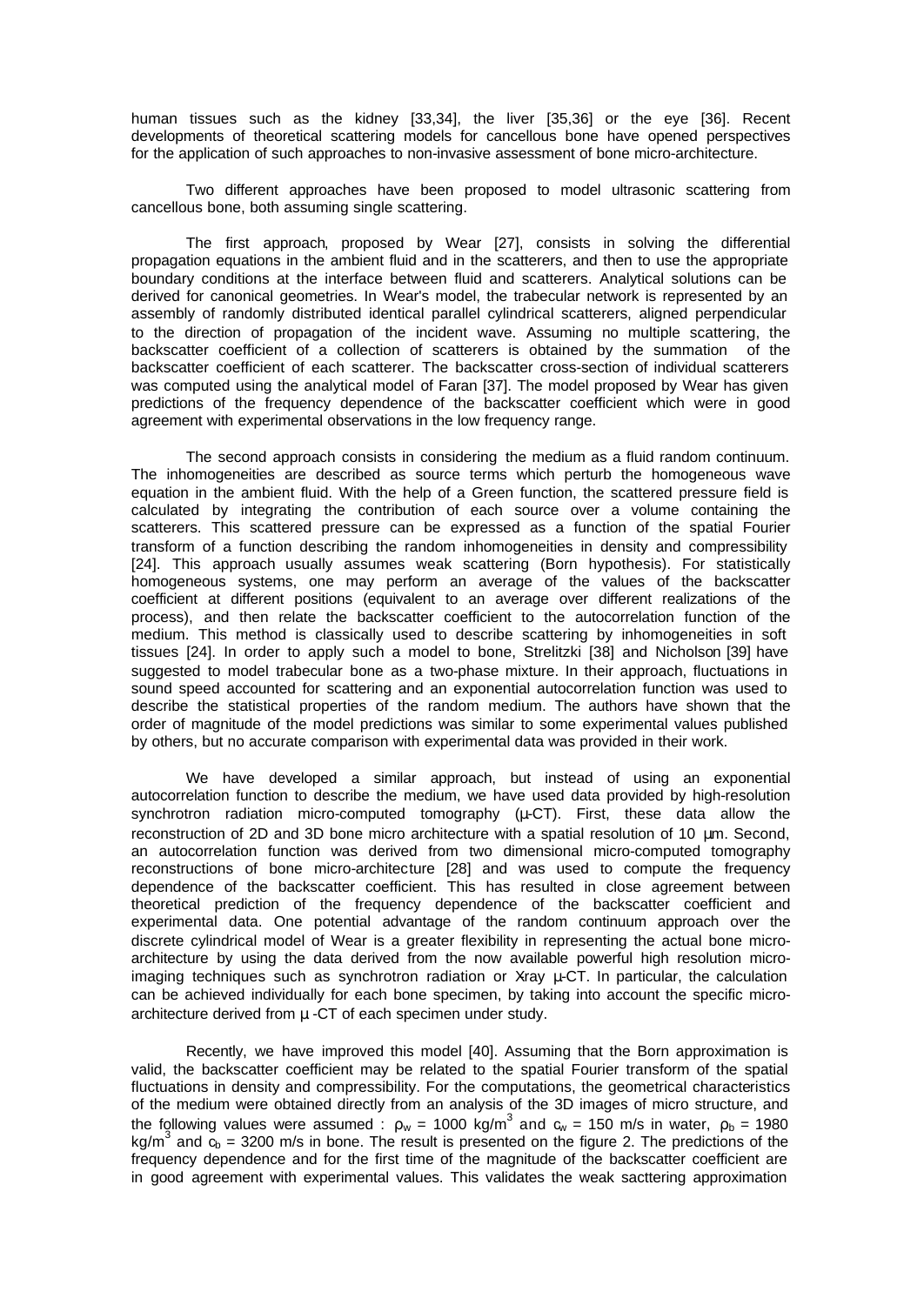*a posteriori*. However, The limit of this approach lies in the fact that the micro architecture has to be perfectly known in order to compute the backscatter coefficient.



Figure 2: Averaged backscatter coefficient over the 19 ROIs as a function of the frequency. Plain line : simulation, dashed line : experiment. Error bars : standard error.

Finally, in order to address this inverse problem, we proposed to use the weak scattering model and to express the backscatter coefficient in terms of analytical autocorrelation function of the medium [41]. Different autocorrelation functions (Gaussian, exponential and dense media) were used to compute the backscatter coefficient. Comparison was made with experimental data obtained on 19 human specimens of calcanei and for frequency ranging from 0.4 to 1.2 MHz. For each specimen a non-linear regression was performed and the mean trabecular thickness was estimated. Experimental and modeled data were averaged over the 19 specimens. Good agreement between experimental data and predictions was found for the magnitude and the frequency dependence of the backscatter coefficient. A seen on Fig.3, we also found a good agreement between the experimental mean trabecular thickness (Tb-Th=130±6.5 μm) derived from the 3D images of microarchitecture (high resolution micro tomography) and theoretical predictions  $(d_{Gauss}=140±10 \mu m, d_{exponential}=153±12.5 \mu m$  and  $d_{\text{dense}}$ =138 $\pm$ 6.5 µm). These results open interesting prospects for the assessment of bone micro architecture from ultrasonic backscattering measurements.

### 4. CONCLUSION

In the context of assessment of bone status with ultrasound, the potential of backscatter coefficient measurement to discriminate normal from osteoporotic patients has been demonstrated. Its clinical utility, however, in addition to usual ultrasound parameters measured in transmission (BUA and SOS), is not yet proven.

As it has been done in the studies of soft tissues, the actual works are orientated towards the propagation models, in order to solve the inverse scattering problems. A first estimation of trabecular thickness has been obtained, and further work should be done to improve these predictions and to determine the sensitivity of the model.

Another interesting point of the future developments is the simulation of « virtual » osteoporosis by means of image processing on 3D images of bone micro architecture. Computing the backscatter coefficient on these images should allow to test different models and to determine which signal processing has to be apply to in vivo data in order to extract information on bone micro architecture from ultrasound measurements.